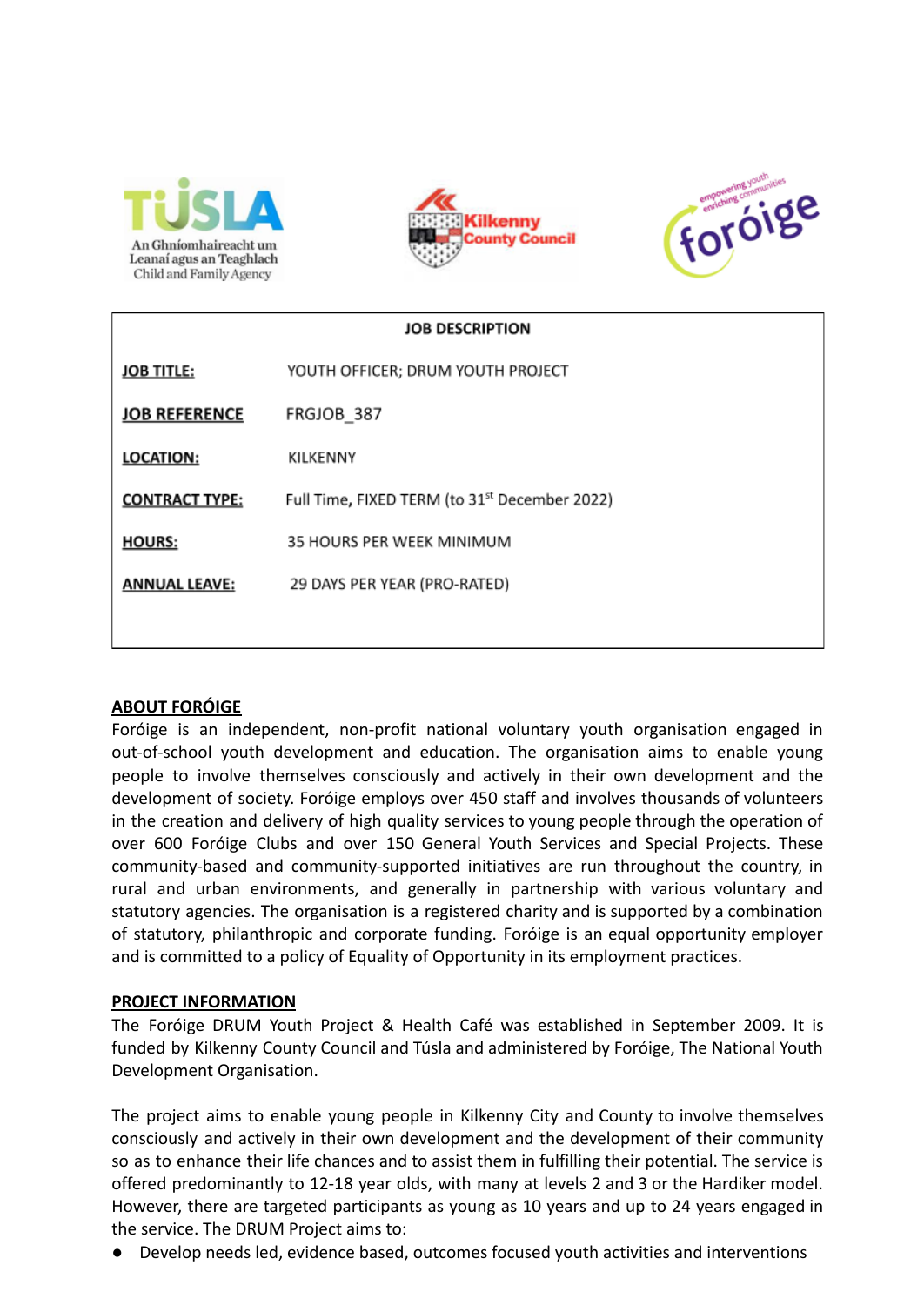for young people which enable them to build skills and develop personal competencies, enabling them to meet their potential.

- Provide family support in Kilkenny City and County to the families of young people referred by Túsla, as appropriate.
- Collaborate closely with Túsla staff and other agencies working with and for the benefit of young people in Kilkenny
- Engage with relevant local and national strategies and policies.

Through the design, organisation, implementation and administration of educational and support programmes with targeted groups of young people or individuals, the project achieves the following outcomes:

- Improved personal and social skills
- Increased social supports and connection to community
- Improved used of leisure time
- Increased resilience and coping skills
- Reduced risk factors
- Increased protective factors
- Increased youth participation

Outcomes are achieved through delivering a range of bespoke and manualised programmes on a one to one and group basis as well as a drop in service on Friday evenings and Saturday afternoons.

## **KEY RESPONSIBILITIES**

The successful candidate will be employed by Foróige and will be given a fixed term contract of employment to the end of 2022 initially. The Youth Officer will work as part of a team in The DRUM. It must be understood however, that if the position becomes redundant at any time during the period of the contract or if the funding for the post is discontinued or a post holder fails to perform satisfactorily, employment may be terminated.

The duties of the Youth Officer in carrying out any functions, which may be involved in or arise out of the appointment, shall be as notified by the board of Foróige and/or its Chief Executive and/or the nominee of the Chief Executive from time to time. These duties will include but are not limited to:

- Designing, organising, implementing and administering educational and support programmes with targeted groups of young people or individuals during outside of school hours including late evenings /nights and weekends, based on their needs.
- Supporting, with colleagues, the Drop in Youth Café which takes place on Friday evenings and Saturday afternoons.
- Recruiting, training and supporting project volunteers.
- Providing support to parents and families as required.
- Working with the Kilkenny community and other professionals to identify the young people to be targeted for the project.
- Enlisting the support of parents, family members and other volunteers and enabling them to engage effectively with the target group in youth development activities.
- Reporting to the Senior Youth Officer.
- Attending meetings and preparing written reports as required
- Any such other relevant duties as the board of Foróige and/or the Chief Executive Officer or the nominee of the Chief Executive Officer shall deem necessary for the effective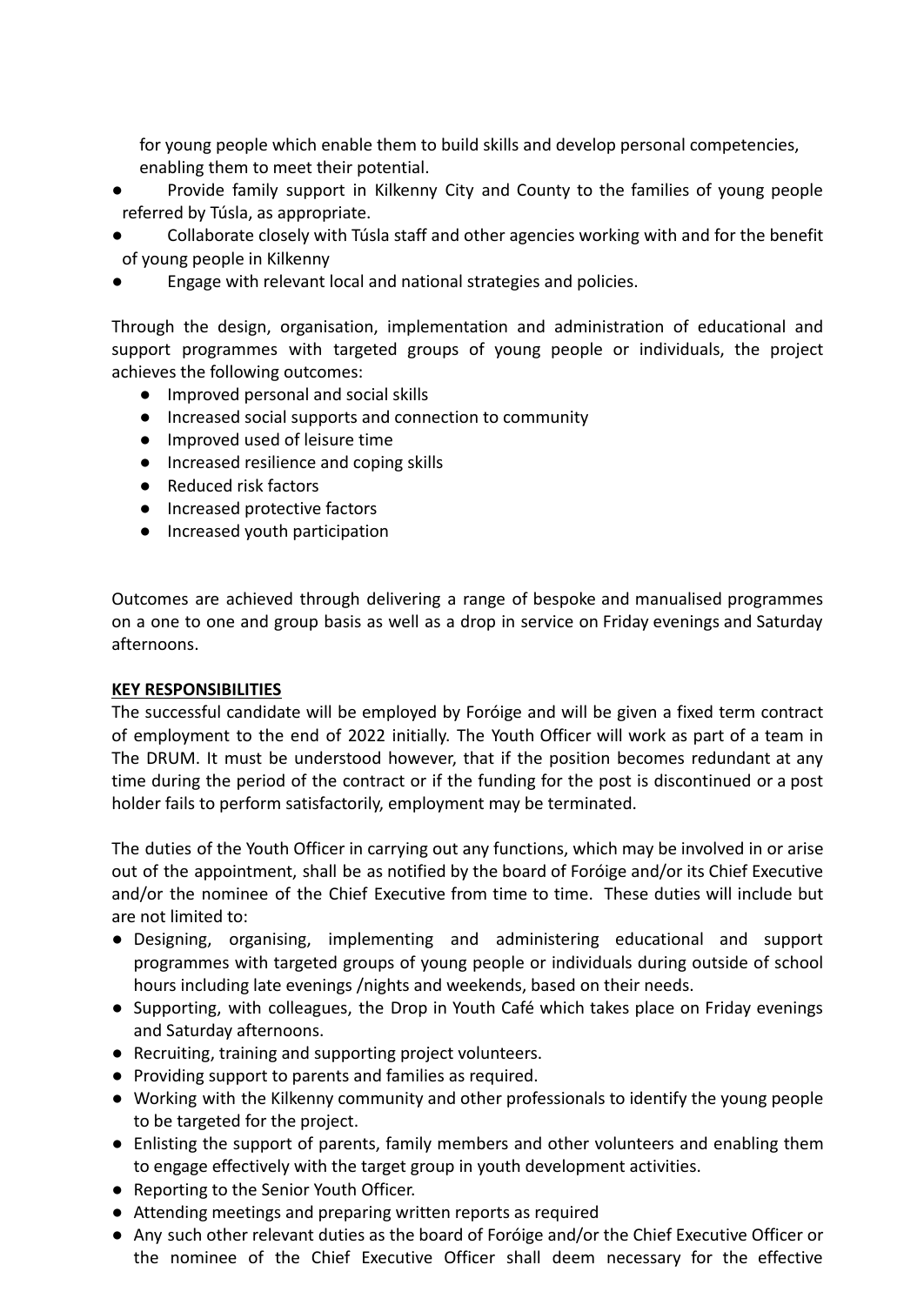implementation and the policy and programmes of Foróige and the Drum Youth Project.

# **PROFESSIONAL QUALIFICATIONS AND EXPERIENCE** *(E) = Essential, (D) = Desirable*

- Education to National Diploma or Degree standard preferably in Youth / Community Work (note: candidates with exceptional, relevant work experience may also be considered in lieu of degree qualifications) **(E)**
- A minimum of 1 year relevant work experience in a similar role **(E)**
- Access to car and full driving licence **(E)**
- **●** Ability to engage target group **(E)**
- Excellent team working skills **(E)**
- Knowledge and experience of Foróige and its programmes (D)
- Experience working with families (D)
- Experience working with Family support agencies (D)
- Experience supporting and developing volunteer led groups (D)
- Paid or voluntary, experience working with young people (D)
- An understanding of Youth Work and Community Work methodologies (D)

# **PERSON SPECIFICATION** (all **Essential** requirements)

- Ability to build and maintain effective relationships with young people
- Good interpersonal skills, including ability to liaise with a wide range of contacts and build and maintain effective working relationships
- Excellent standards of accuracy and attention to detail
- Ability to be proactive, use own initiative and work effectively within a pressurised environment
- Positive and flexible approach to working as part of a team
- Good written communications skills, including ability to draft summary information and correspondence, good report writing skills in both Irish and English.
- Ability to follow organisational guidelines and processes.
- Good computer skills, including Word, Excel, Internet, PowerPoint and Social Media

# **REQUIREMENTS OF ALL FORÓIGE STAFF** (all **Essential** requirements)

- Commitment to the purpose of Foróige and to work within the values, policies and procedures of the organisation
- To act consistently in a professional manner at all times
- To participate in regular supervision with your line manager
- Flexibility in relation to hours of work to meet the needs of the work. Work during unsocial hours may be required.
- Identify training needs with your line manager and participate in training opportunities appropriate to the role
- **●** To undertake other duties as may be requested by the board of Foróige and /or the Chief Executive Officer of Foróige or their nominee from time to time.